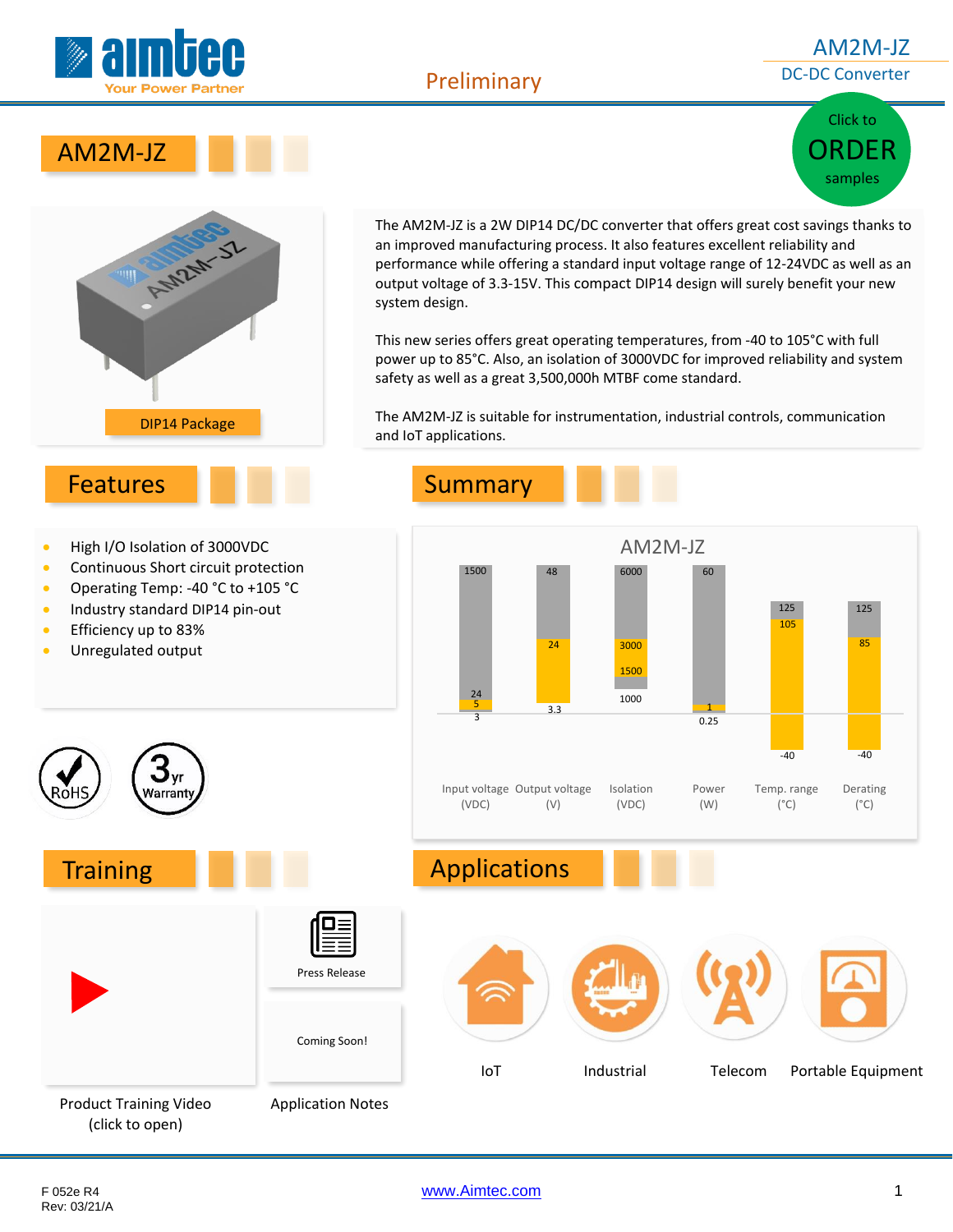

# Models & Specifications

| <b>Dual Output</b>                                                                 |                                  |                                   |                                                     |                                                                        |                           |                                                   |                                      |
|------------------------------------------------------------------------------------|----------------------------------|-----------------------------------|-----------------------------------------------------|------------------------------------------------------------------------|---------------------------|---------------------------------------------------|--------------------------------------|
| <b>Model</b>                                                                       | Input<br><b>Voltage</b><br>(VDC) | <b>Output</b><br>Voltage<br>(VDC) | <b>Input Current</b><br>Full   No load<br>typ. (mA) | Output<br><b>Current</b><br>$\overline{\mathsf{max}}$   min<br>$(mA)*$ | <b>Isolation</b><br>(VDC) | <b>Maximum</b><br>capacitive<br>Load<br>$(\mu F)$ | <b>Efficiency</b><br><b>Typ.</b> (%) |
| AM2M-1203DH30JZ                                                                    | 12 (10.8-13.2)                   | ±3.3                              | 208/8                                               | ±303 / ±30                                                             | 3000                      | ±1200                                             | 75                                   |
| AM2M-1205DH30JZ                                                                    | 12 (10.8-13.2)                   | ±5                                | 208/8                                               | ±200 / ±20                                                             | 3000                      | ±1200                                             | 80                                   |
| AM2M-1212DH30JZ                                                                    | 12 (10.8-13.2)                   | ±12                               | 208/8                                               | ±83/±8                                                                 | 3000                      | ±220                                              | 83                                   |
| AM2M-1215DH30JZ                                                                    | $12(10.8-13.2)$                  | ±15                               | 208/8                                               | ±67 / ±7                                                               | 3000                      | ±220                                              | 83                                   |
| AM2M-2405DH30JZ                                                                    | 24 (21.6-26.4)                   | ±5                                | 104/8                                               | ±200 / ±20                                                             | 3000                      | ±1200                                             | 80                                   |
| AM2M-2415DH30JZ                                                                    | 24 (21.6-26.4)                   | ±15                               | 104/8                                               | ±67 / ±7                                                               | 3000                      | ±220                                              | 83                                   |
| * Performance will be degraded if the load is not within the output current range. |                                  |                                   |                                                     |                                                                        |                           |                                                   |                                      |

**\* Performance will be degraded if the load is not within the output current range.**

#### **Input Specification**

| <b>Parameters</b>              | <b>Conditions</b>          | <b>Typical</b> | <b>Maximum</b> | <b>Units</b> |
|--------------------------------|----------------------------|----------------|----------------|--------------|
| <b>Filter</b>                  | Capacitor                  |                |                |              |
|                                | Maximum duration 1s, 12Vin | >0.7           | 18             | <b>VDC</b>   |
| Absolute maximum rating        | Maximum duration 1s, 24Vin | >0.7           | 30             | <b>VDC</b>   |
| Input reflected ripple current |                            | 30             |                | mA           |

#### **Isolation Specification**

| <b>Parameters</b>  | <b>Conditions</b>           | Typical | <b>Maximum</b> | <b>Units</b> |
|--------------------|-----------------------------|---------|----------------|--------------|
| Tested I/O voltage | 60 sec, leakage $\leq 1$ mA | >3000   |                | <b>VDC</b>   |
| Resistance         | 500VDC                      | >1000   |                | $M\Omega$    |
| Capacitance        | 100kHz/0.1V                 | 20      |                | pF           |

| <b>Output Specification</b>                                                                                    |                                   |                |                |                 |
|----------------------------------------------------------------------------------------------------------------|-----------------------------------|----------------|----------------|-----------------|
| <b>Parameters</b>                                                                                              | <b>Conditions</b>                 | <b>Typical</b> | <b>Maximum</b> | <b>Units</b>    |
| <b>Voltage accuracy</b>                                                                                        | See output voltage tolerance      | ±5             |                | %               |
| Line regulation                                                                                                | Per 1% Vin change, 3.3Vout models |                | ±1.5           | %               |
|                                                                                                                | Per 1% Vin change, other models   |                | ±1.2           | %               |
|                                                                                                                | 10-100% load, 3.3Vout models      | 18             |                | %               |
| Load regulation                                                                                                | 10-100% load, 5Vout models        | 12             |                | %               |
|                                                                                                                | 10-100% load, 12Vout models       | 8              |                | %               |
|                                                                                                                | 10-100% load, 15Vout models       | 7              |                | %               |
| Ripple & Noise*                                                                                                |                                   | 75             | 180            | mV pk-pk        |
| <b>Temperature coefficient</b>                                                                                 |                                   | ±0.02          |                | %/ $^{\circ}$ C |
| * Ripple and Noise are measured at 20MHz bandwidth. Please refer to the application note for specific details. |                                   |                |                |                 |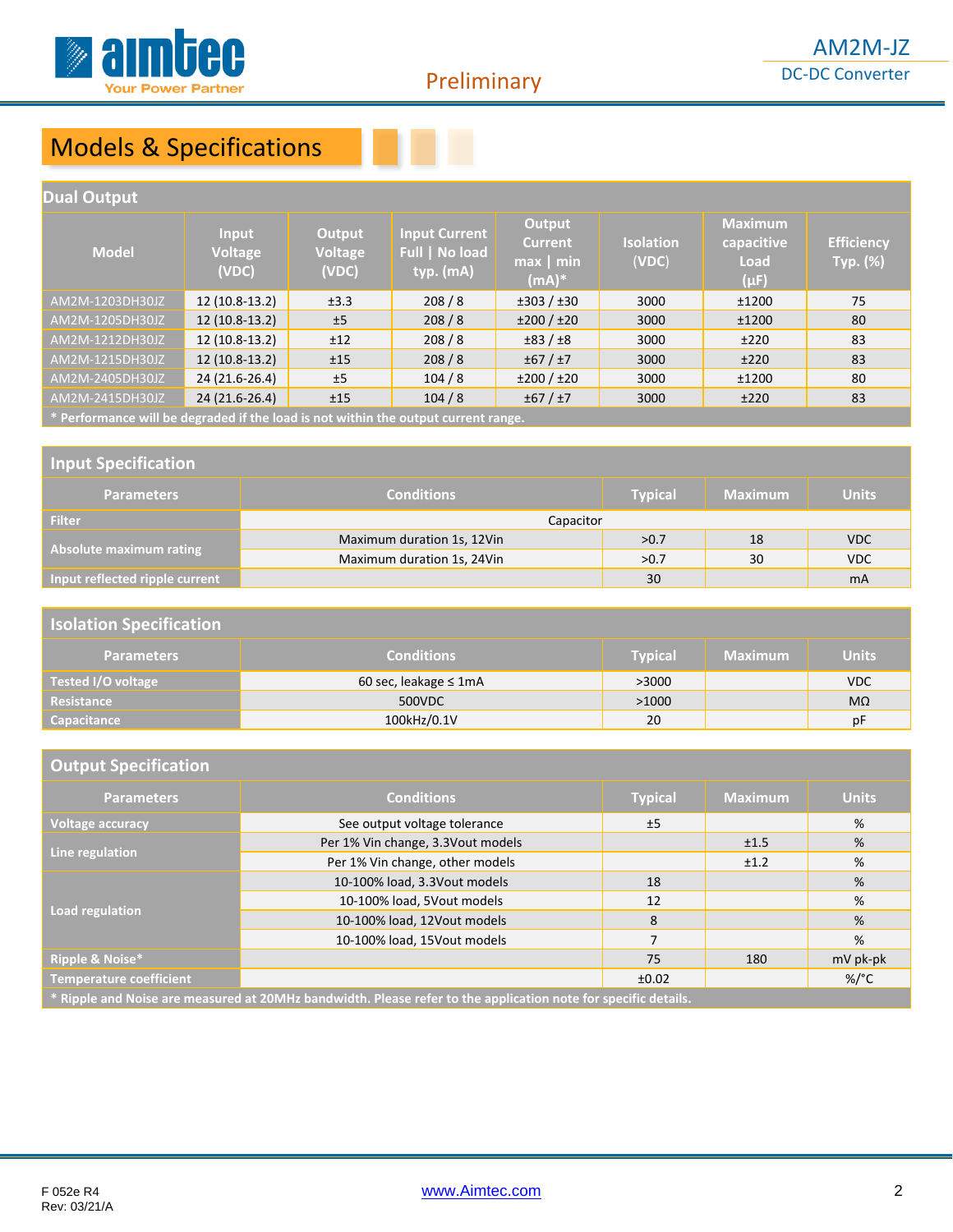

#### **General Specifications**

| <b>Parameters</b>                                                                                                                           | <b>Conditions</b>                                             | <b>Typical</b>  | <b>Maximum</b> | <b>Units</b> |
|---------------------------------------------------------------------------------------------------------------------------------------------|---------------------------------------------------------------|-----------------|----------------|--------------|
| <b>Switching frequency</b>                                                                                                                  | Full load, nominal input                                      | 260             |                | <b>KHz</b>   |
| <b>Short circuit protection</b>                                                                                                             | Continuous, Auto recovery                                     |                 |                |              |
| <b>Operating temperature</b>                                                                                                                | Without derating                                              | $-40$ to $+85$  |                | °C           |
| <b>Storage temperature</b>                                                                                                                  |                                                               | $-55$ to $+125$ |                | °C           |
| Case temperature rise                                                                                                                       | Ambient temperature at 25°C                                   | 25              |                | °C           |
| <b>Manual soldering temperature</b>                                                                                                         | 1.5mm away from case, duration $\leq$ 10sec                   |                 | 300            | °C           |
| <b>Cooling</b>                                                                                                                              | Free air convection                                           |                 |                |              |
| <b>Humidity</b>                                                                                                                             | Non-condensing                                                | >5              | 95             | % RH         |
| <b>Vibration</b>                                                                                                                            | 10-150Hz, 5G, 30Min, along all axis                           |                 |                |              |
| <b>Case material</b>                                                                                                                        | Black plastic (flammability to UL 94V-0)                      |                 |                |              |
| Weight                                                                                                                                      |                                                               | 2.4             |                | g            |
| Dimensions (L x W x H)                                                                                                                      | $0.8 \times 0.4 \times 0.32$ inches (20.32 x 10.16 x 8.20 mm) |                 |                |              |
| <b>MTBF</b>                                                                                                                                 | 3 500 000 hrs (MIL-HDBK -217F, t=+25°C) / Full Load           |                 |                |              |
| NOTE: All specifications in this datasheet are measured at an ambient temperature of 25°C, humidity<75%, nominal input voltage and at rated |                                                               |                 |                |              |

**output load unless otherwise specified.**

| <b>Safety Specifications</b> |                                              |                                                             |  |
|------------------------------|----------------------------------------------|-------------------------------------------------------------|--|
| <b>Parameters</b>            |                                              |                                                             |  |
|                              | Information technology Equipment             | Design to meet IEC/EN/UL62368                               |  |
| <b>Standards</b>             | <b>EMC</b> - Conducted and radiated emission | CISPR32 / EN55032, class B with the recommended EMI circuit |  |
|                              | Electrostatic Discharge Immunity             | IEC 61000-4-2 Contact ±6KV, Criteria B                      |  |

# Derating

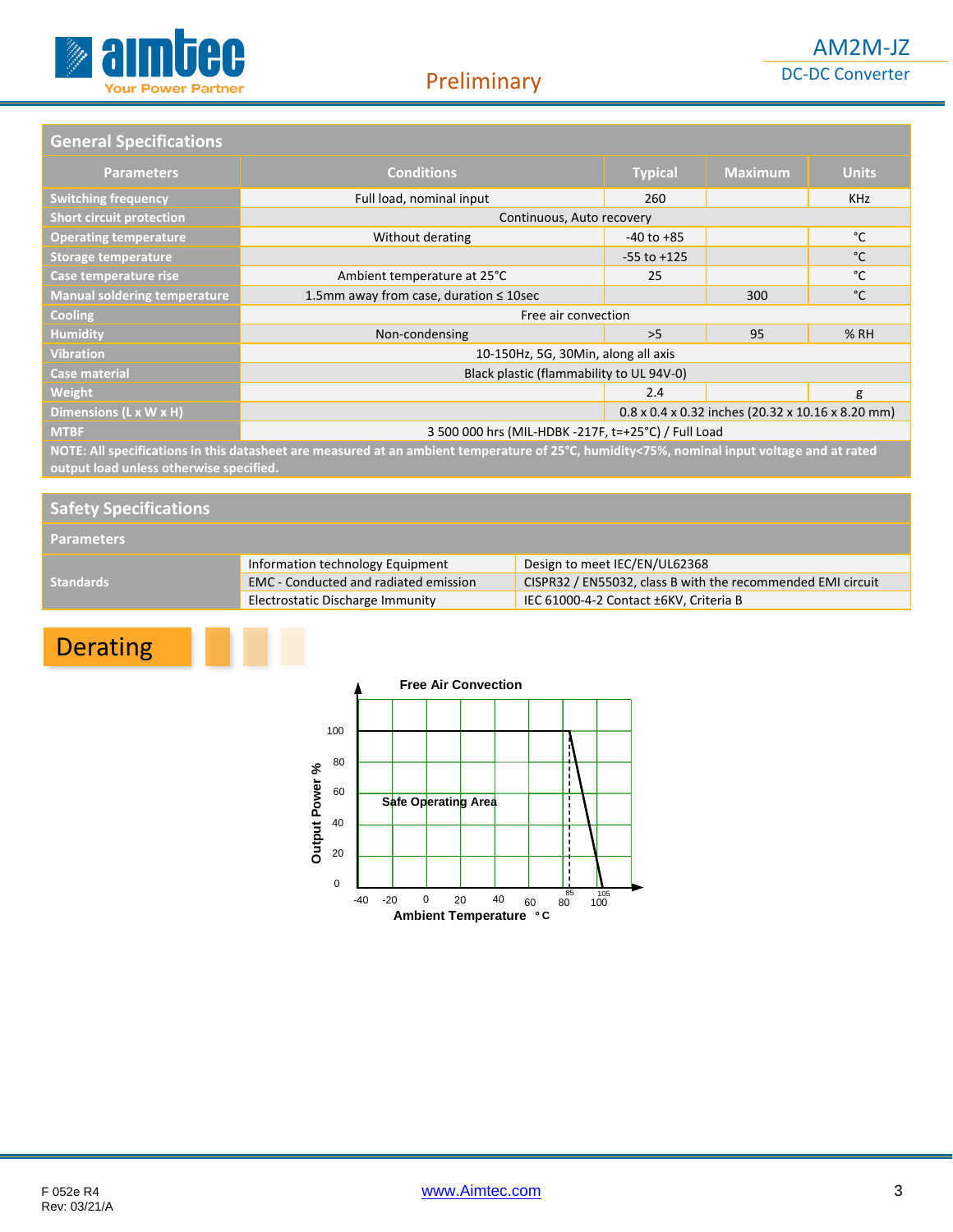

Preliminary

# Output voltage tolerance

# 3.3Vout models Other models





# Typical application circuit



| <b>Vin</b>       | Cin                |
|------------------|--------------------|
| 12V              | $2.2 \mu F / 25 V$ |
| <b>24V</b>       | $1\mu$ F/50V       |
|                  |                    |
| Vout             | Cout               |
| $\pm 3.3/\pm 5V$ | $4.7 \mu F / 16V$  |
| ±12/±15V         | $1\mu$ F/25V       |

## Recommended EMI circuit



| Vin    | C1/C2          |             |
|--------|----------------|-------------|
| 12/24V | $4.7\mu F/50V$ | 270pF/3kVdc |